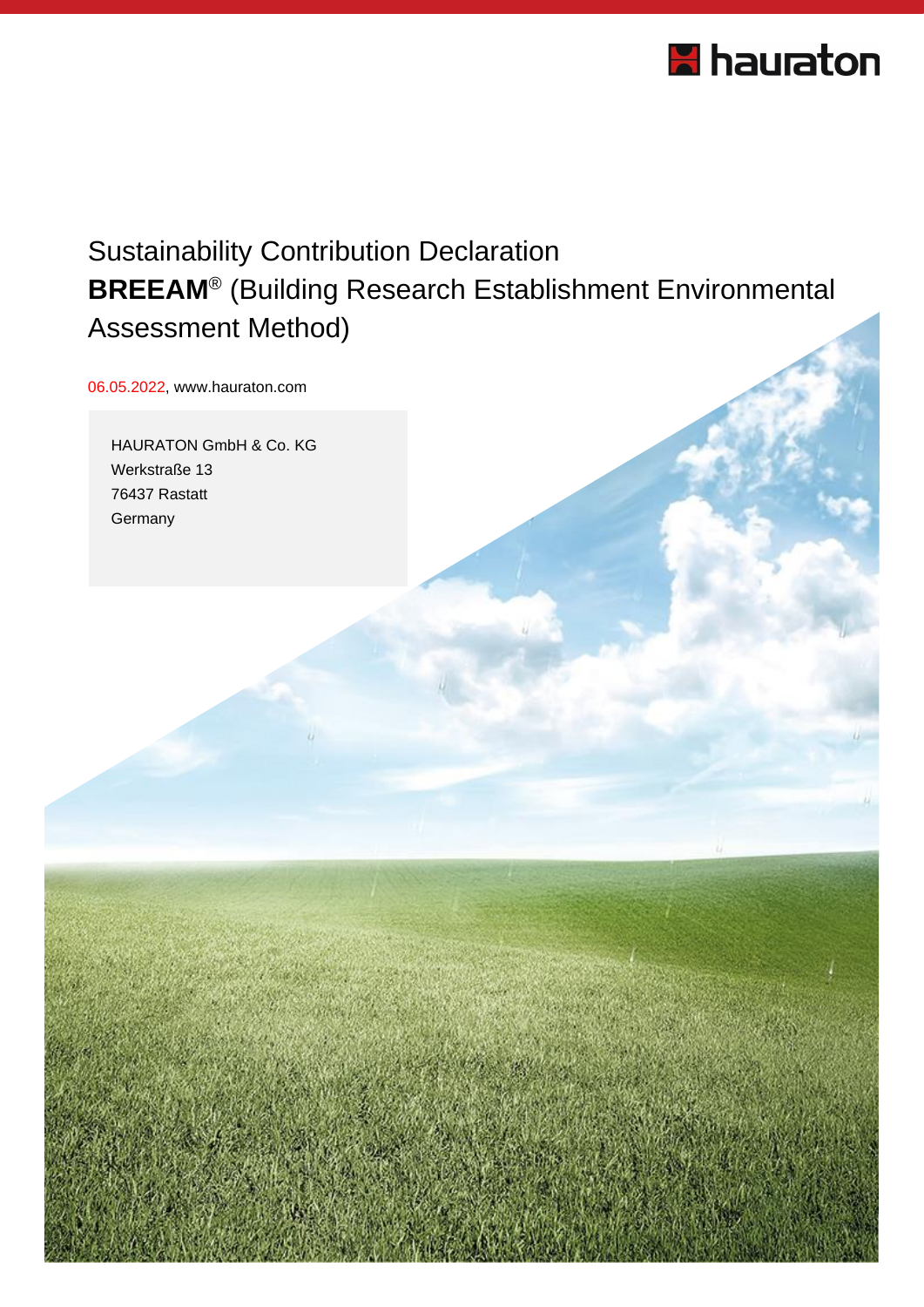# **H** hauraton

# BREEAM**® (Building Research Establishment Environmental Assessment Method)**

The intention of this document is to support the BREEAM certification process by providing building specific information. The basis of this information is the BREEAM UK New Construction technical manual (2014)<sup>1</sup>

## **CIVILS**



Linear surface drainage systems in fibrereinforced concrete or composite materials for use on a wide variety of projects subject to loads from D400 – F900.

## LANDSCAPING



Linear surface drainage systems in fibrereinforced concrete, composite materials or steel for use on a wide variety of projects subject to loads from A15 – D400.

### **AQUA**



A modern, efficient and versatile range of separators, water treatment and attenuation products for sustainable preservation of vital resources.

### **SPORT**



A range of specialist drainage systems and ancillary products for sports stadiums and facilities.

<sup>1</sup>BREEAM UK New Construction non-domestic buildings technical manual 2014; Reference: SD5076 – Issue: 1.0; Date: 21 May 2014, [www.breeam.org](http://www.breeam.org/)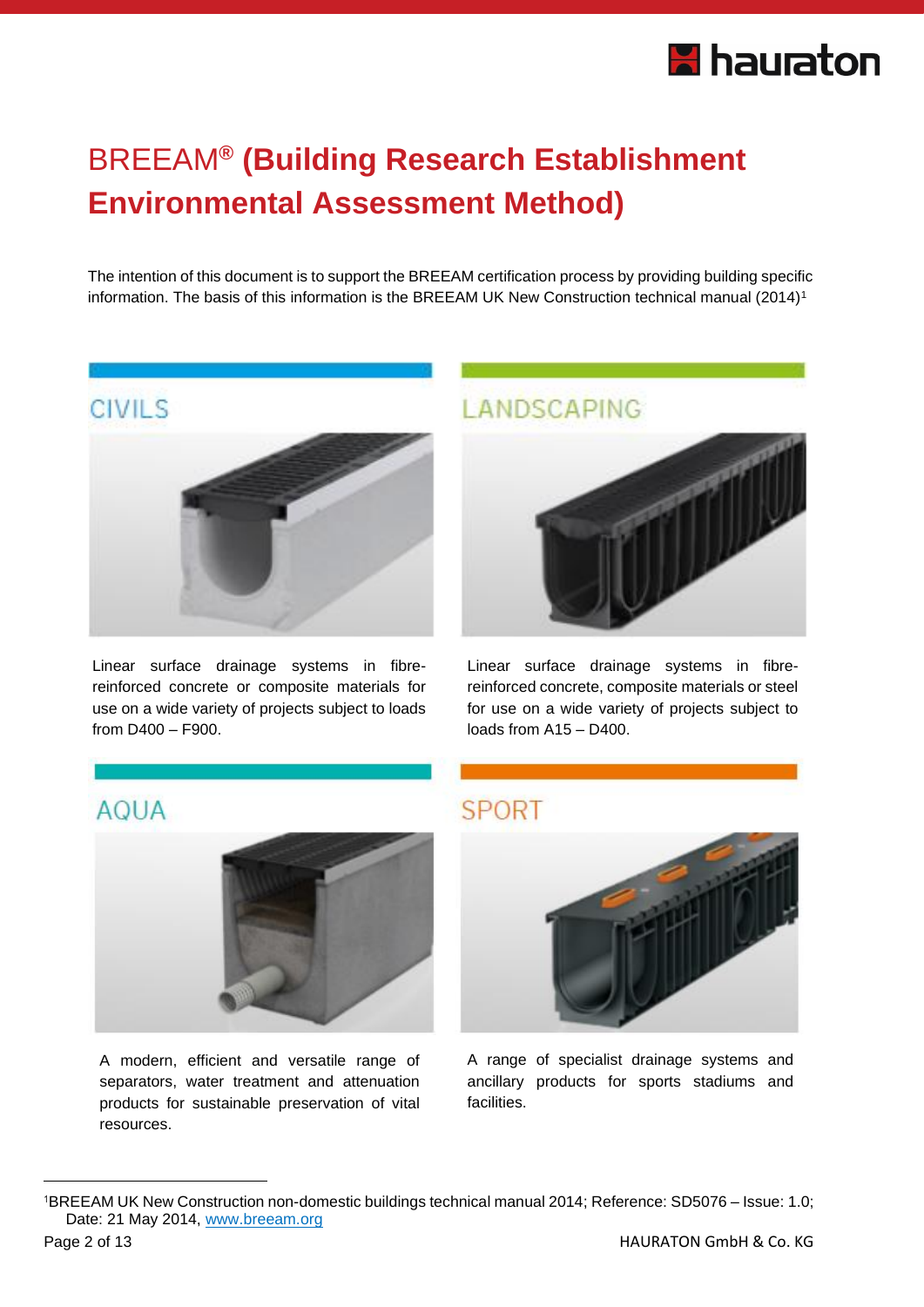

### **About HAURATON**

#### **Market leader in drainage sector**

A market leader within the drainage sector, HAURATON offers modern solutions designed for a variety of project environments and requirements.

HAURATON developed the first drainage system in 1956 and since that time the brand has become known around the world as a benchmark for quality, reliability, durability and service. Accordingly, our products have been supplied onto major projects within international markets for over sixty years. For project references we refer to our company's website [\(www.hauraton.com\)](http://www.hauraton.com/).

A multinational company, HAURATON has production facilities, subsidiary offices, technical engineers and trade partners located in many regions of the world, so it can provide industry professionals with close support at every stage of the construction process, from design to installation.

With superior design and engineering, HAURATON sets the industry standard with high-quality and technically innovative products that perfectly meet project requirements for a wide range of applications and sectors.

#### **Sustainability at HAURATON**

With a focus and emphasis on developing resource-saving products, sustainable drainage systems are prevalent within the HAURATON range.

The selection and use of raw and processed materials for production is important. The production process, installation and disposal of products, and the intended use of the system should be beneficial to the environment throughout the product and projects entire life span. This is drainage with a vision.

- RECYFIX systems are manufactured from almost 100% recycled Polypropylene (PP), which is again fully recyclable following life-time use.
- The same is true for our procured ductile iron and (stainless) steel materials, which also include a high percentage of post-consumer recycled content.
- Besides using energy mainly generated by photovoltaics (see below), our FASERFIX systems are based on hydration-optimised concrete recipes. Following this, only the essential amount of water is needed.

HAURATON has environmentally sound production facilities, processes and procedures.

- HAURATON regularly audits energy consumption and possible improvements in accordance with European norm DIN EN 16247-1.
- we do issue packaging instructions to ensure the maximum capacity of the pallets is used, thereby minimising the amount of packaging per product.
- scrap/ waste from the production process is separated and collected. These materials (metal/ ductile iron, plastic and concrete) are picked up to be completely recycled again.
- the entire roof of our plant is used for generating electricity by photovoltaics, thereby allowing us significant CO<sub>2</sub> savings. Over 2,700 photovoltaic modules on a total area of 4,478 m<sup>2</sup> deliver on average 80% of HAURATON's electricity requirements.
- logistics routes for order picking and loading were optimised. The measures resulted not only in reduced loading times but also contributes to environmental protection and a significant  $CO<sub>2</sub>$ and fuel reduction annually.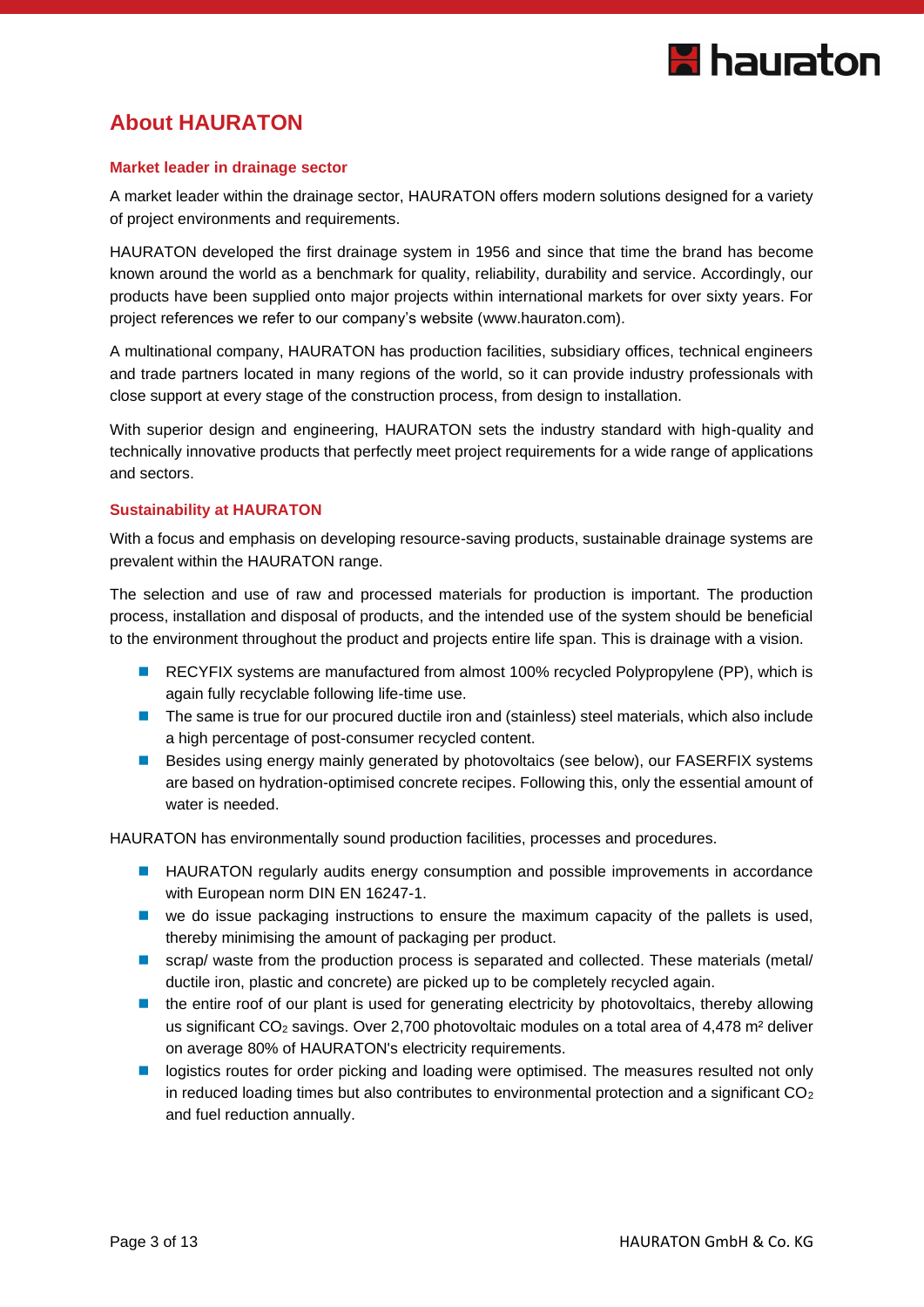

#### **Quality and Service**

HAURATON has a worldwide reputation for product development using the most modern materials, technologies and processes in the search for new solutions and to optimise existing ones. HAURATON's pioneering role in the drainage sector enables the company to work in partnership with research teams at leading institutes and technical universities specialised in the field of drainage, in search of progress and innovation.

HAURATON products and procedures bring Quality Assurance. The company operates in accordance with DIN EN ISO 9001:2015. Products and systems have been extensively tested to recognised industry standards in international markets; drainage channels fully comply with DIN EN 1433 and carry the CE Mark for consistent quality.

#### **About this document**

This document contains product information and life-cycle analysis relating to a specified project and regarding the following HAURATON products:

xxxxxxxxxxx

xxxxxxxxxx

xxxxxxxxxxx

#### xxxxxxxxxxx

The information/analysis provided which will be weighted in relation to the project, thereby creating a project-specific running meter of HAURATON products used on the project, as shown in the Life Cycle Analysis ("LCA") below.

HAURATON can also provide specific project related information for the following products:

- **RECYFIX<sup>®</sup>** Systems
- FASERFIX<sup>®</sup> Systems
- SPORTFIX®
- TOP X®
- **DACHFIX®** Facade Drainage
- **[DRAINFIX®](http://www.hauraton.co.uk/gb/drainage/AQUA/DRAINFIX-CLEAN/index.php)**
- AQUAFIX®
- LINEFIX®

The aim of this document is to provide transparency regarding HAURATON products and to support the BREEAM certification process for our customers by issuing specific information, since our products and our support services can make a potential contribution towards achieving BREEAM credit points, even when drainage channels are not part of the BREEAM Certification System.

Please note that our products' respective contribution to BREEAM credits may depend on the planning and execution of the specific project being designed in conjunction with the BREEAM rating system.

Since it is at the auditor's discretion whether and how HAURATON's products are considered regarding their environmental impact (in the auditing process), HAURATON assumes no liability whether (and to what extent) the information presented in this document is taken into account or evaluated by the auditor.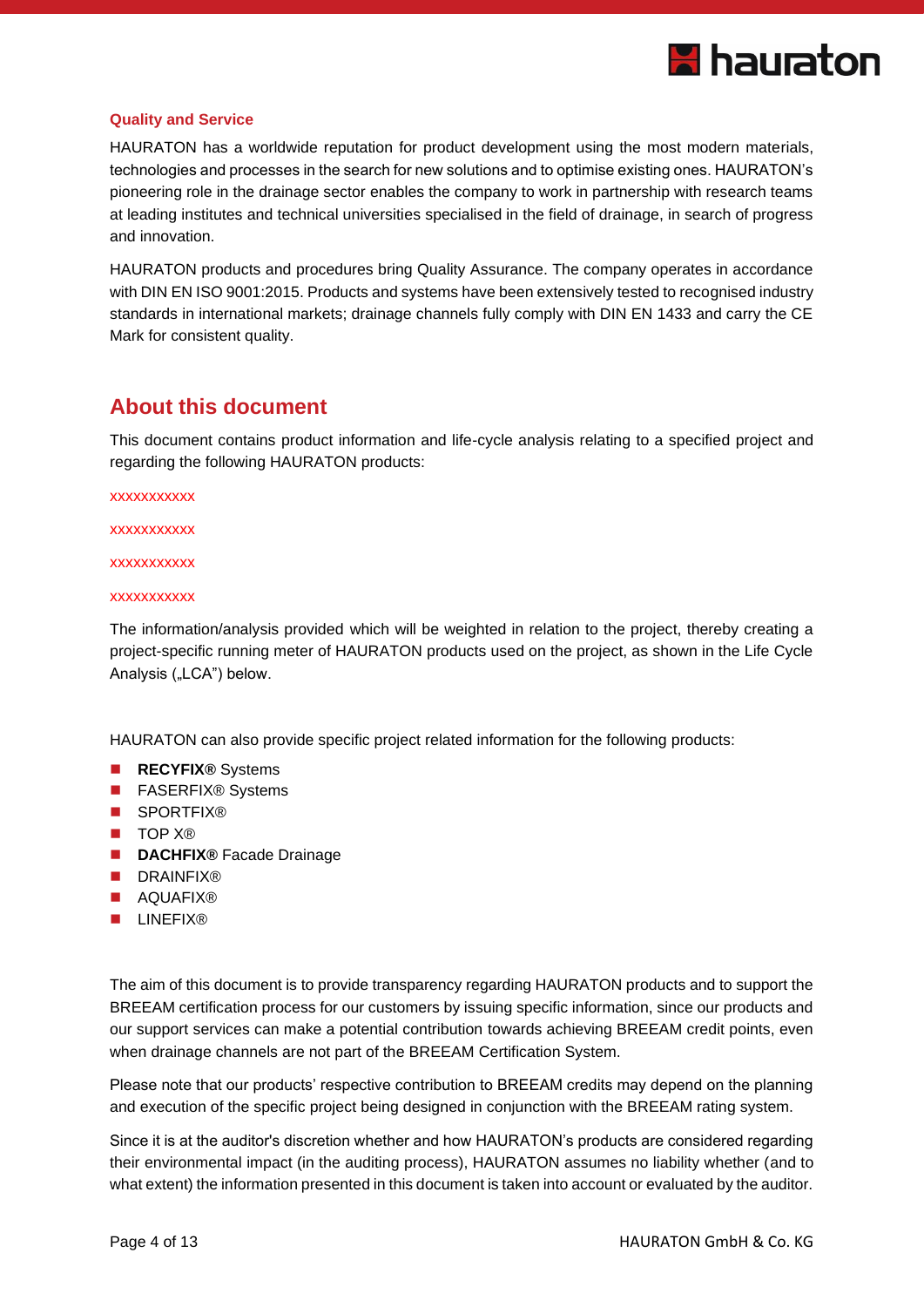

## **Management**

#### **Man 02: Life cycle cost and service life planning**

 $\rightarrow$  To promote the business case for sustainable buildings and to deliver whole life value by encouraging the use of life cycle costing to improve design specification, through-life maintenance and operation.

#### **Man 02 Life cycle cost and service life planning**

| <b>Specific Information</b> | <b>Evidence (quality)</b> |  |
|-----------------------------|---------------------------|--|
|                             |                           |  |

Reference Service Life

End-of-life stage

#### **Man 04: Life cycle cost and service life planning**

 $\rightarrow$  To encourage a properly planned handover and commissioning process that reflects the needs of the building occupants

| <b>Specific Information</b> | Evidence (quality) |  |
|-----------------------------|--------------------|--|
| Installation instruction    |                    |  |

maintenance instruction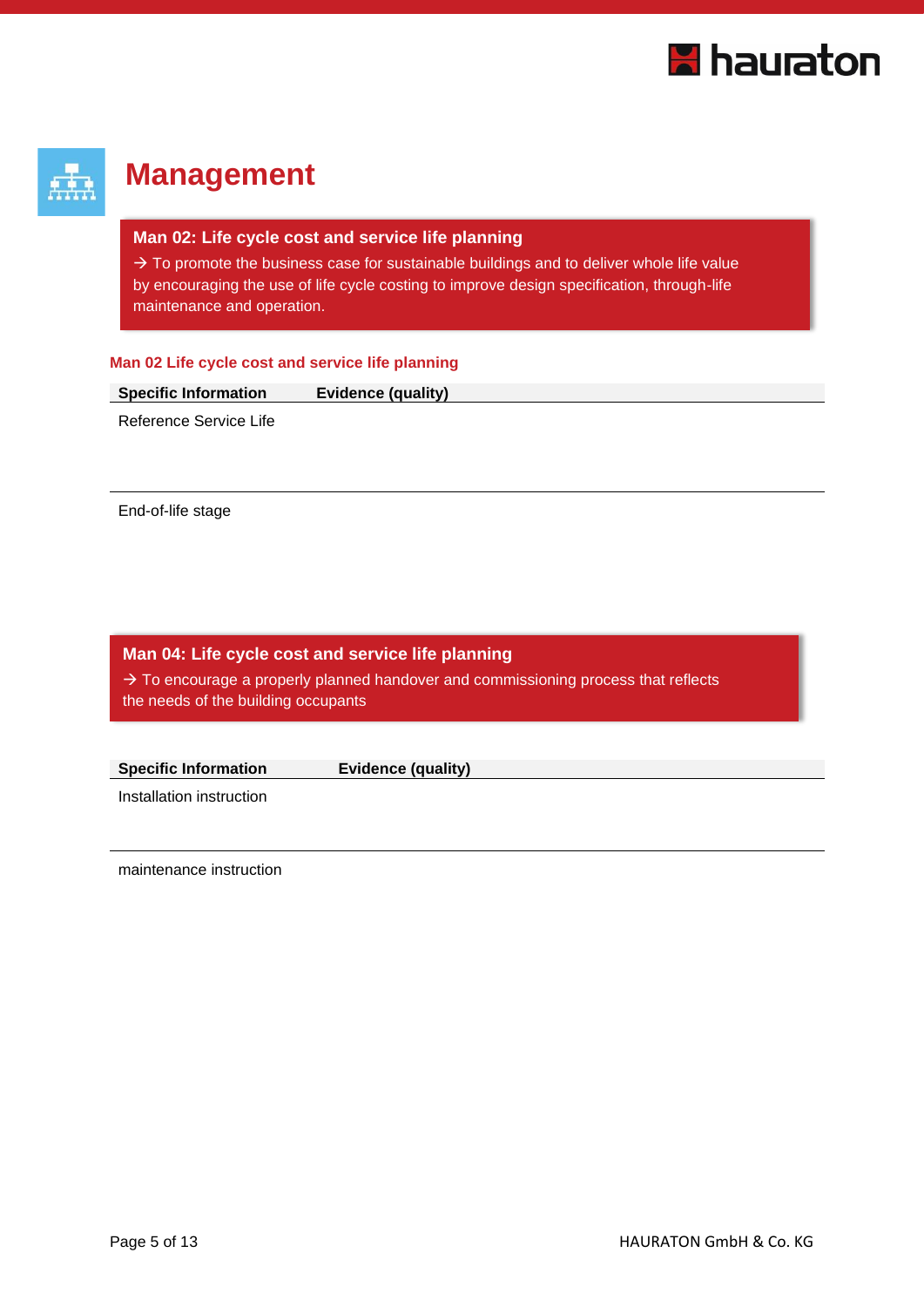



Not relevant



Not relevant



#### **Wat 01: Water consumption**

 $\rightarrow$  To reduce the consumption of potable water for sanitary use in new buildings from all sources through the use of water efficient components and water recycling systems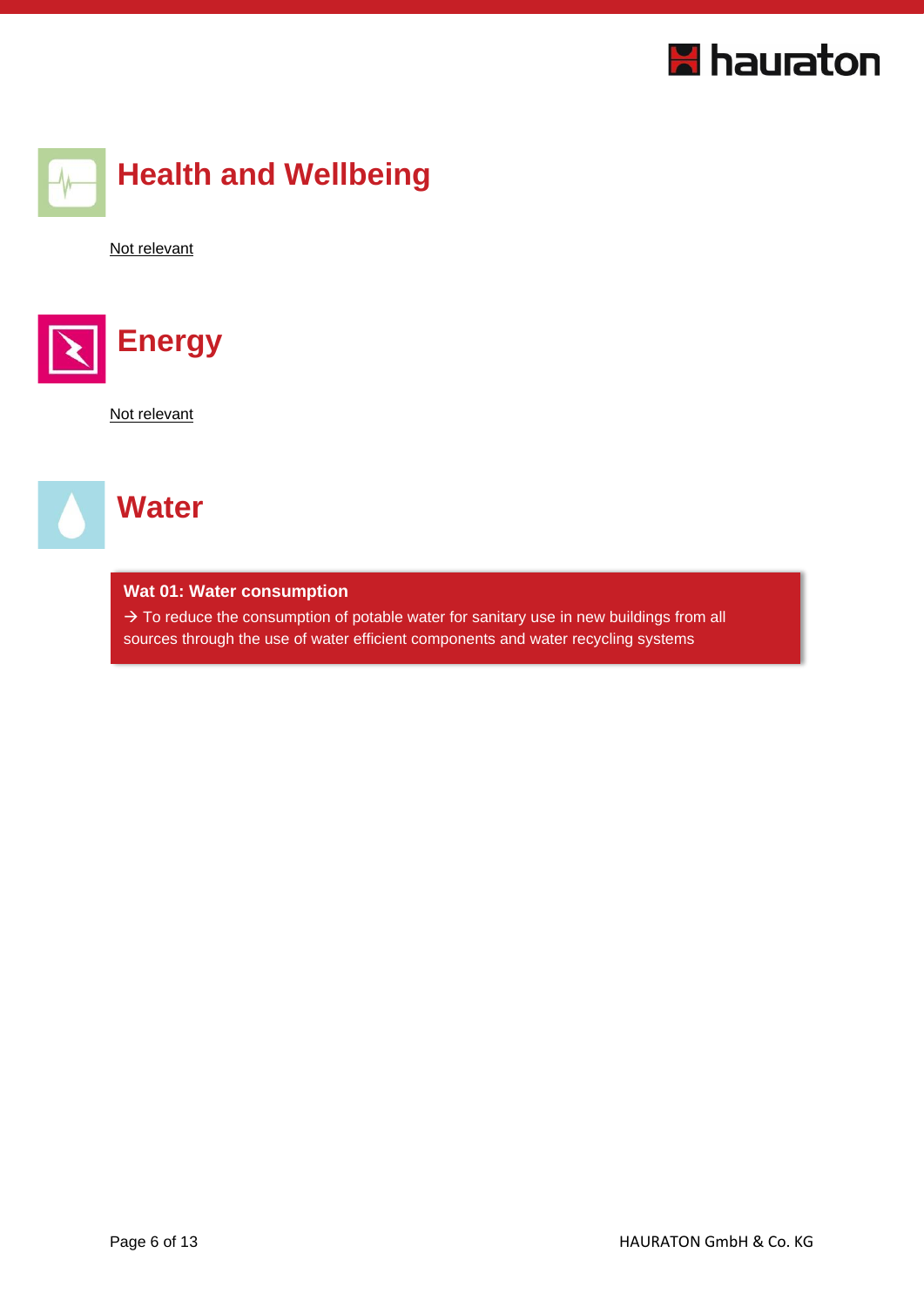



# **Materials**

#### **Mat 01: Life cycle impacts**

 $\rightarrow$  To recognise and encourage the use of construction materials with a low environmental impact (including embodied carbon) over the full life cycle of the building.

#### **Product information**

| <b>Description</b>                  | Value | Link |
|-------------------------------------|-------|------|
| Author of the LCA                   |       |      |
|                                     |       |      |
| Declared unit                       |       |      |
| Critically reviewed LCA acc. to ISO |       |      |
| 14044?                              |       |      |
| Array and the contract              |       |      |

Green guide rating

#### **Results of the LCA – ENVIRONMENTAL IMPACTS**

| Life<br>cycle<br>stages           | <b>Product</b><br>stage | <b>Construction</b><br>process stage |                | <b>Use</b><br>stage | <b>End of Life Stage</b> |                | <b>Benefits</b><br>& loads<br>beyond<br>system<br>bound. |
|-----------------------------------|-------------------------|--------------------------------------|----------------|---------------------|--------------------------|----------------|----------------------------------------------------------|
| Declared<br>life                  |                         |                                      |                |                     |                          |                |                                                          |
| cycle<br>stages<br>(DIN EN 15804) | A1 - A3                 | A4                                   | A <sub>5</sub> | B1 - B7             | C <sub>3</sub>           | C <sub>4</sub> | D                                                        |
| <b>GWP</b>                        |                         |                                      |                |                     |                          |                |                                                          |
| [kg $CO2$ -eq.]                   |                         |                                      |                |                     |                          |                |                                                          |
| <b>ODP</b>                        |                         |                                      |                |                     |                          |                |                                                          |
| [kg CFC11-eq.]                    |                         |                                      |                |                     |                          |                |                                                          |
| AP                                |                         |                                      |                |                     |                          |                |                                                          |
| [kg SO2-eq.]                      |                         |                                      |                |                     |                          |                |                                                          |
| EP                                |                         |                                      |                |                     |                          |                |                                                          |
| [kg PO43--eq.]                    |                         |                                      |                |                     |                          |                |                                                          |
| <b>POCP</b>                       |                         |                                      |                |                     |                          |                |                                                          |
| [kg ethene-eq.]                   |                         |                                      |                |                     |                          |                |                                                          |
| <b>ADPE</b>                       |                         |                                      |                |                     |                          |                |                                                          |
| [kg Sb-eq.]                       |                         |                                      |                |                     |                          |                |                                                          |
| <b>ADPF</b>                       |                         |                                      |                |                     |                          |                |                                                          |
| [MJ]                              |                         |                                      |                |                     |                          |                |                                                          |

*Note: Detailed names of the given abbreviations can be found in the Glossary.*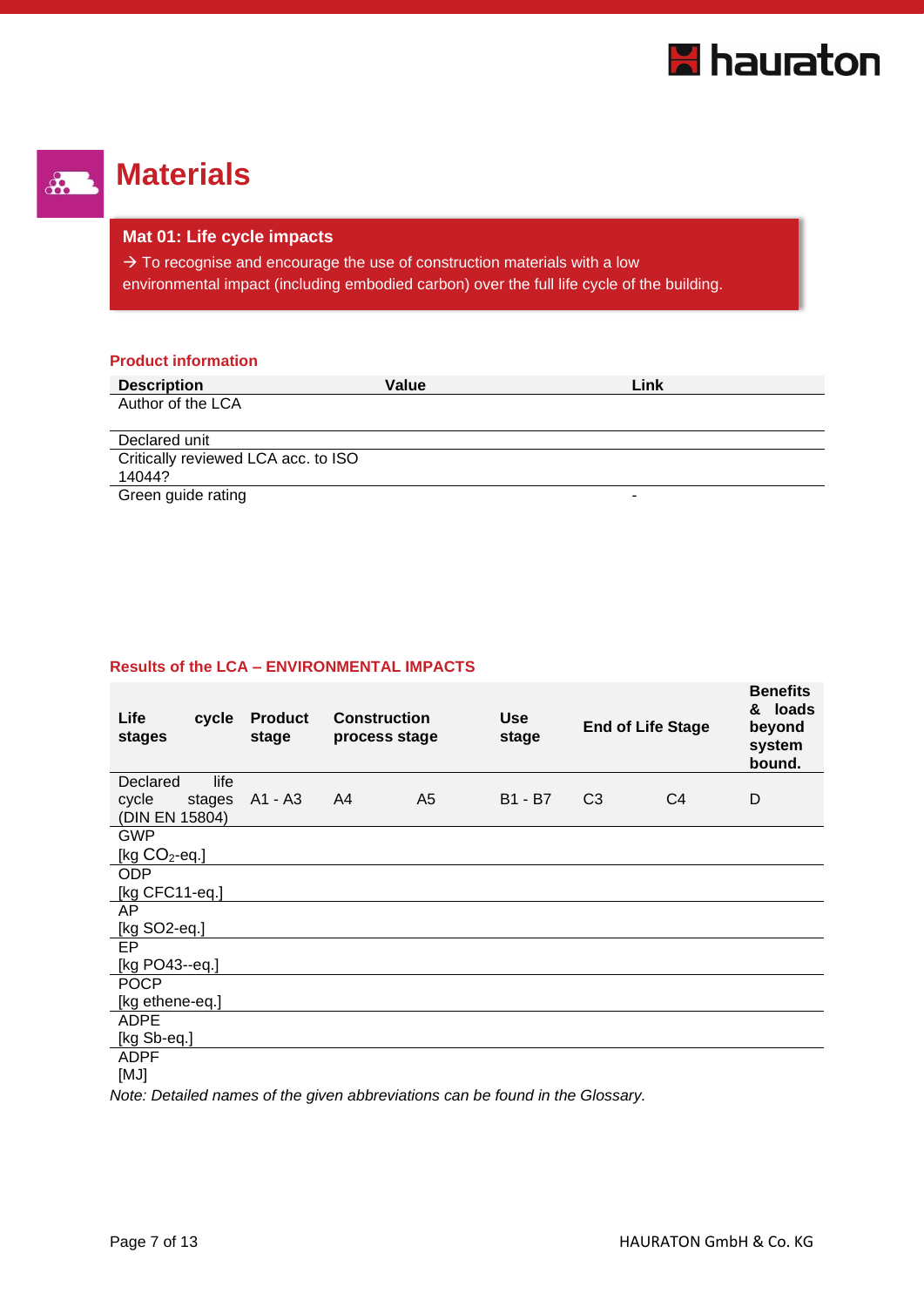



## **Mat 01: Life cycle impacts**

(continued)

#### **Results of the LCA – RESOURCE USE**

| Life<br>stages       | cycle  | <b>Product</b><br>stage | <b>Construction</b><br>process stage |                | Use<br>stage | <b>End of Life Stage</b> |                | <b>Benefits</b><br>& loads<br>beyond<br>system<br>bound. |
|----------------------|--------|-------------------------|--------------------------------------|----------------|--------------|--------------------------|----------------|----------------------------------------------------------|
| Declared             | life   |                         |                                      |                |              |                          |                |                                                          |
| cycle                | stages | A1 - A3                 | A4                                   | A <sub>5</sub> | B1 - B7      | C <sub>3</sub>           | C <sub>4</sub> | D                                                        |
| (DIN EN 15804)       |        |                         |                                      |                |              |                          |                |                                                          |
| PE total [MJ]        |        |                         |                                      |                |              |                          |                |                                                          |
| PERE [MJ]            |        |                         |                                      |                |              |                          |                |                                                          |
| PERM [MJ]            |        |                         |                                      |                |              |                          |                |                                                          |
| <b>PERT [MJ]</b>     |        |                         |                                      |                |              |                          |                |                                                          |
| PENRE [MJ]           |        |                         |                                      |                |              |                          |                |                                                          |
| PENRM [MJ]           |        |                         |                                      |                |              |                          |                |                                                          |
| <b>PENRT [MJ]</b>    |        |                         |                                      |                |              |                          |                |                                                          |
| SM [kg]              |        |                         |                                      |                |              |                          |                |                                                          |
| RSF [MJ]             |        |                         |                                      |                |              |                          |                |                                                          |
| NRSF [MJ]            |        |                         |                                      |                |              |                          |                |                                                          |
| FW [m <sup>3</sup> ] |        |                         |                                      |                |              |                          |                |                                                          |

*Note: Detailed names of the given abbreviations can be found in the Glossary.*

#### **Results of the LCA – OUTPUT FLOWS AND WASTE CATEGORIES**

| Life<br>cycle<br>stages | <b>Product</b><br>stage | <b>Construction</b><br>process stage |                | <b>Use</b><br><b>End of Life Stage</b><br>stage |                |                | <b>Benefits</b><br>& loads<br>beyond<br>system<br>bound. |
|-------------------------|-------------------------|--------------------------------------|----------------|-------------------------------------------------|----------------|----------------|----------------------------------------------------------|
| life<br>Declared        |                         |                                      |                |                                                 |                |                |                                                          |
| cycle<br>stages         | A1 - A3                 | A4                                   | A <sub>5</sub> | <b>B1 - B7</b>                                  | C <sub>3</sub> | C <sub>4</sub> | D                                                        |
| (DIN EN 15804)          |                         |                                      |                |                                                 |                |                |                                                          |
| HWD [kg]                |                         |                                      |                |                                                 |                |                |                                                          |
| NHWD [kg]               |                         |                                      |                |                                                 |                |                |                                                          |
| RWD [kg]                |                         |                                      |                |                                                 |                |                |                                                          |
| CRU [kg]                |                         |                                      |                |                                                 |                |                |                                                          |
| MFR [kg]                |                         |                                      |                |                                                 |                |                |                                                          |
| MER [kg]                |                         |                                      |                |                                                 |                |                |                                                          |
| EEE [MJ]                |                         |                                      |                |                                                 |                |                |                                                          |
| EET [MJ]                |                         |                                      |                |                                                 |                |                |                                                          |

*Note: Detailed names of the given abbreviations can be found in the Glossary.*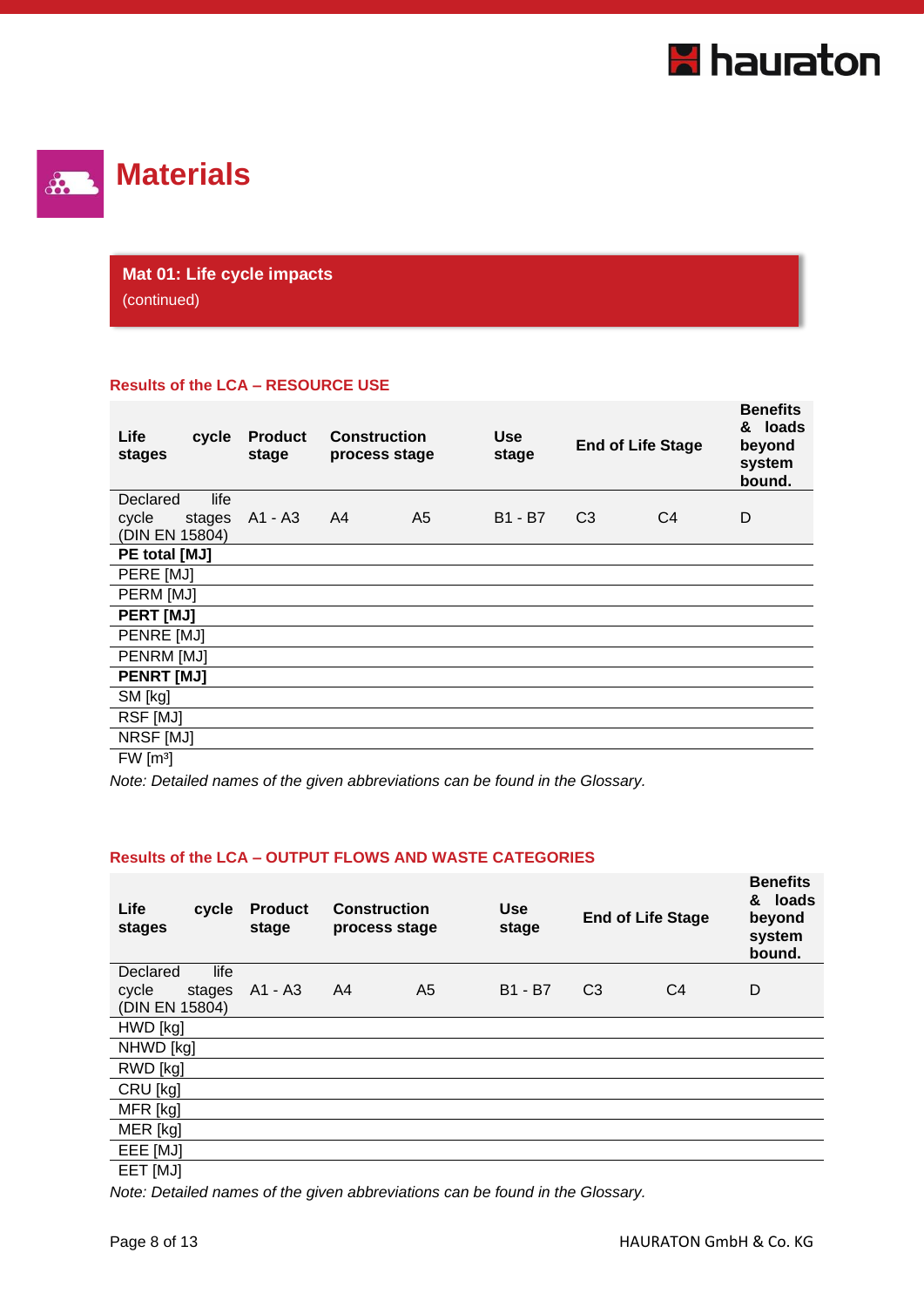



#### **Mat 03: Responsible sourcing of materials**

 $\rightarrow$  To recognise and encourage the specification and procurement of responsibly sourced materials for key building elements.

#### **Product information**

**Responsible Sourcing Certification Scheme Certification level / scope** 

#### **Mat 05: Designing for durability and resilience**

 $\rightarrow$  To recognise and encourage adequate protection of exposed elements of the building and landscape, therefore minimising the frequency of replacement and maximising materials.

#### **Mat 06: Material efficiency**

 $\rightarrow$  To recognise and encourage measures to optimise material efficiency in order to minimise environmental impact of material use and waste-optimisation.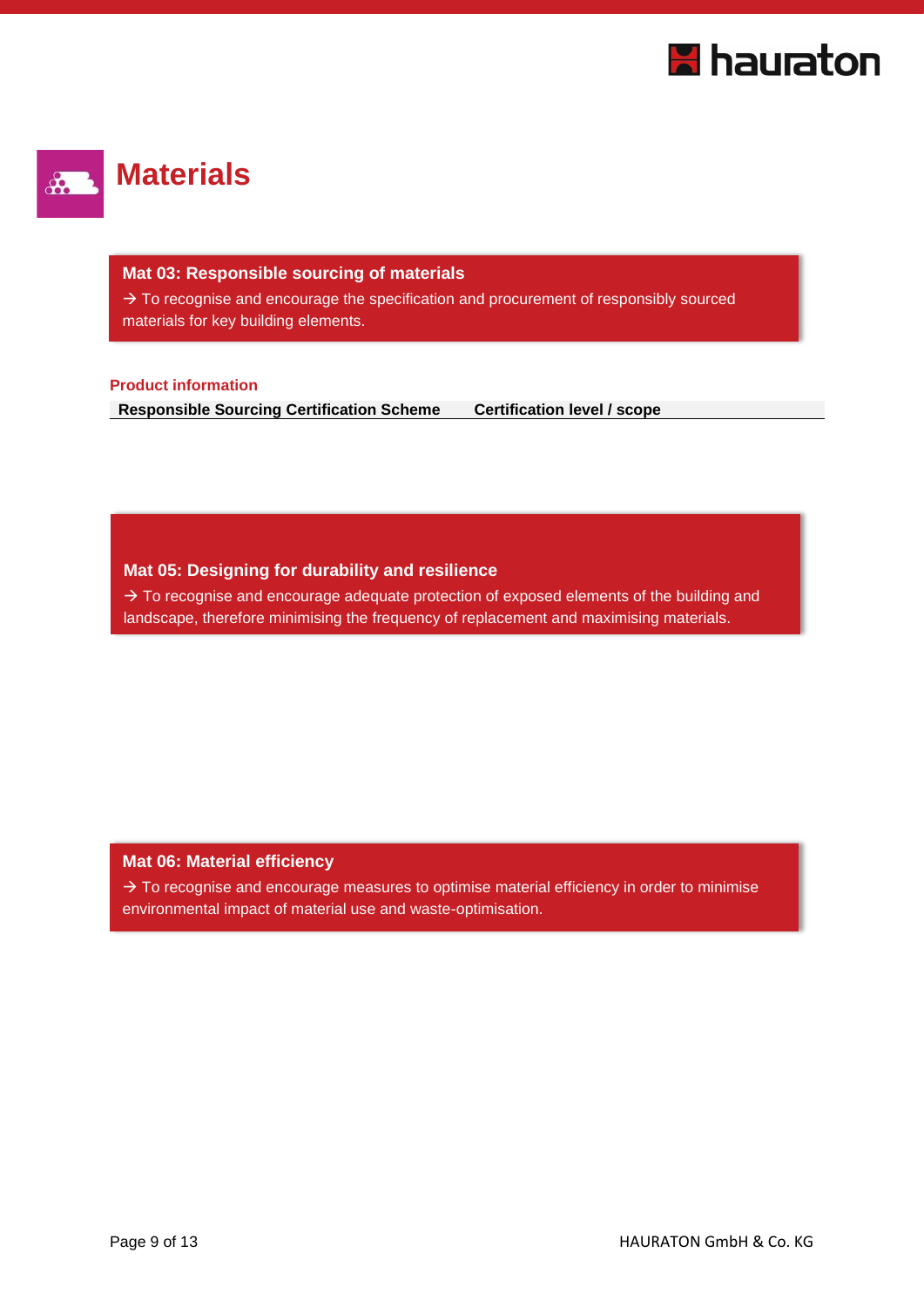



## **Waste**

#### **Wst 01: Construction waste management**

 $\rightarrow$  To promote resource efficiency via the effective management and reduction of construction waste.

#### **Product information**

**Evidence (quality)** 

Reduction of construction waste

Recycling rate of construction waste

#### **Wst 02: Recycled aggregates**

 $\rightarrow$  To recognise and encourage the use of recycled and secondary aggregates, thereby reducing the demand for virgin material and optimising material efficiency in construction.

#### **Product information**

**Specific information**

Post-consumer recycled content

Pre-consumer recycled content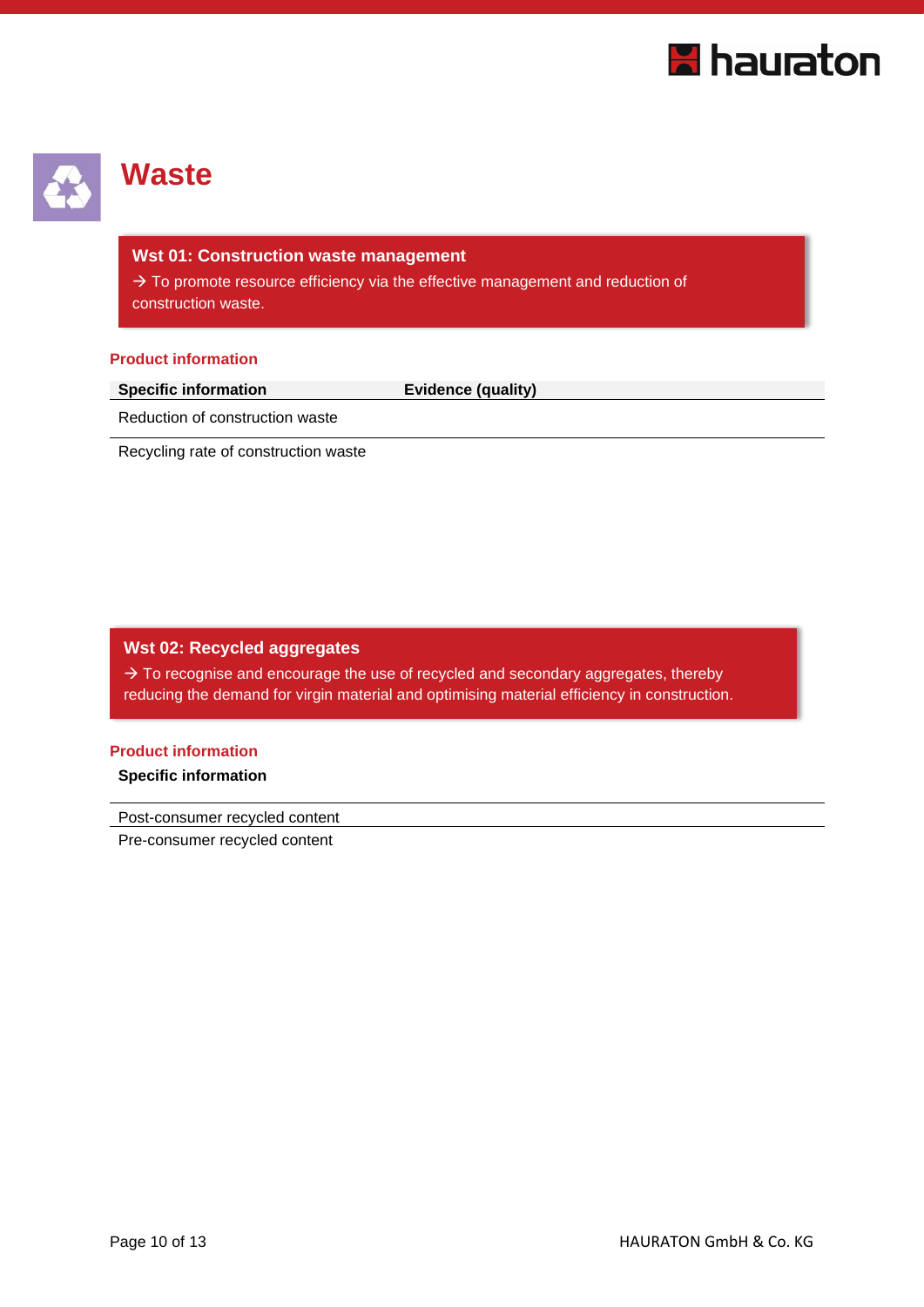

# **Pollution**

#### **Pol 01: Surface water run-off**

 $\rightarrow$  To avoid, reduce and delay the discharge of rainfall to public sewers and watercourses, thereby minimising the risk and impact of localised flooding on and off-site, watercourse pollution etc.

## **General Information**

Address: Werkstraße 13

Company name: General According Management Company hauraton GmbH & Co. KG 76437 Rastatt **Germany** 

| Contact person:          |
|--------------------------|
| Phone:                   |
| Email:                   |
| Homepage:                |
| Date of this fact sheet: |

**Detailed product description**

https://www.hauraton.eu/en/ xx.xx.202X

**Technical data**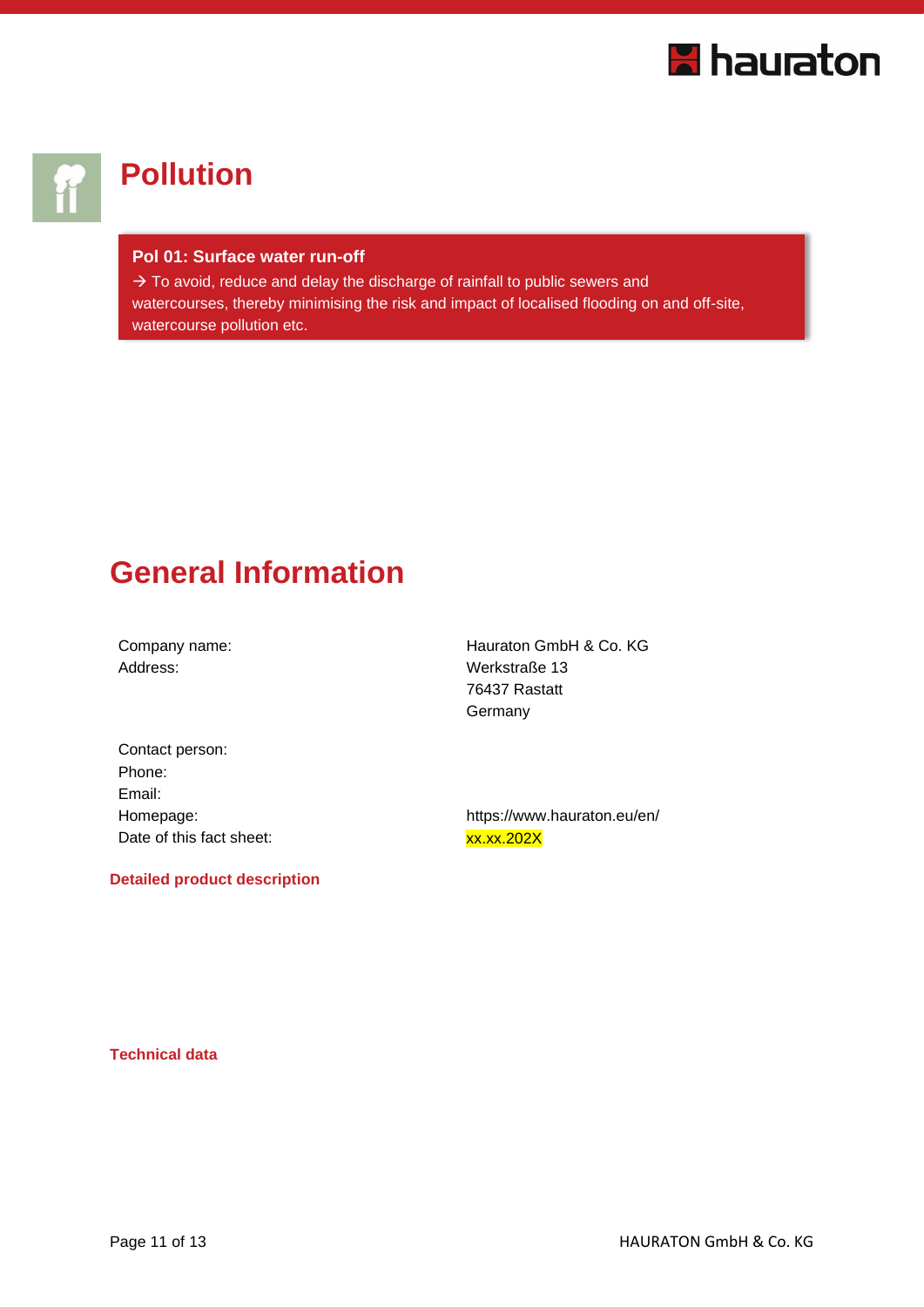

#### **Glossary**

| <b>GWP</b>   | Global warming potential                                                                                      |
|--------------|---------------------------------------------------------------------------------------------------------------|
| <b>ODP</b>   | Depletion potential of the stratospheric ozone layer                                                          |
| AP           | Acidification potential of land and water                                                                     |
| EP           | Eutrophication potential                                                                                      |
| <b>POCP</b>  | Formation potential of tropospheric ozone photochemical oxidants                                              |
| <b>ADPE</b>  | Abiotic depletion potential for non-fossil resources                                                          |
| <b>ADPF</b>  | Abiotic depletion potential for fossil resources                                                              |
| PE total     | Total use of primary energy resources (=PERT+PENRT)                                                           |
| <b>PERE</b>  | Use of renewable primary energy excluding renewable primary energy resources<br>used as raw materials         |
| <b>PERM</b>  | Use of renewable primary energy resources used as raw materials                                               |
| <b>PERT</b>  | Total use of renewable primary energy resources                                                               |
| <b>PENRE</b> | Use of non-renewable primary energy excluding non-renewable primary energy<br>resources used as raw materials |
| <b>PENRM</b> | Use of non-renewable primary energy resources used as raw materials                                           |
| <b>PENRT</b> | Total use of non-renewable primary energy resources                                                           |
| <b>SM</b>    | Use of secondary material                                                                                     |
| <b>RSF</b>   | Use of renewable secondary fuels                                                                              |
| <b>NRSF</b>  | Use of non-renewable secondary fuels                                                                          |
| <b>FW</b>    | Use of net fresh water                                                                                        |
| <b>HWD</b>   | Hazardous waste disposed                                                                                      |
| <b>NHWD</b>  | Non-hazardous waste disposed                                                                                  |
| <b>RWD</b>   | Radioactive waste disposed                                                                                    |
| <b>CRU</b>   | Components for re-use                                                                                         |
| MFR          | Materials for recycling                                                                                       |
| <b>MER</b>   | Materials for energy recovery                                                                                 |
| EEE          | Exported energy per energy carrier electricity                                                                |
| <b>EET</b>   | Exported energy per energy carrier thermal                                                                    |

#### **Disclaimer:**

HAURATON takes reasonable and due care when compiling product information for use within marketing and technical documents. Any guidance, recommendations or advice provided regarding HAURATON products and systems is given without guarantees, as conditions relating to the use and installation of products and systems is beyond the control and influence of the company. The customer has the final responsibility to ensure the suitability of the system regarding its use and application for their project.

This environmental document and the values contained herein have been prepared/provided to the best of our knowledge on the basis of existing data, and where necessary, on the basis of substantiated assumptions by HAURATON GmbH & Co. KG. The information contained in this document does not knowingly omit valid data.

As some of the environmental data and the LCA model were provided by third-party suppliers and service providers, HAURATON GmbH & Co. KG accepts no liability regarding the full accuracy and completeness of the data/content within this document.